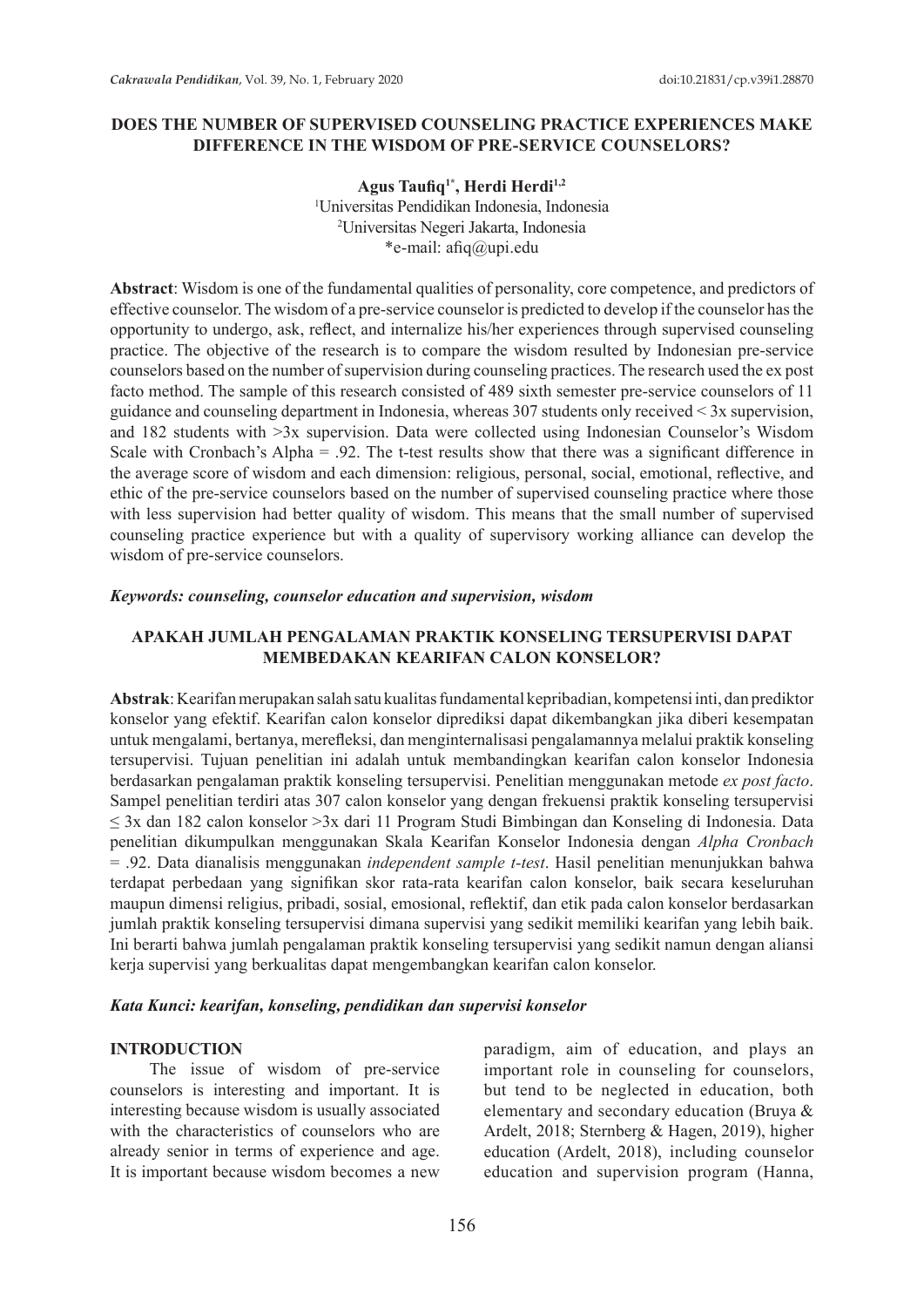Bemak, & Chung, 1999; Osterlund, 2014; Levitt & Piazza-Bonin, 2016).

Wisdom is the virtue of successfully facing the final stage of psychosocial crisis (integrity versus despair) in old age (Erikson, 1959). Other studies find that wisdom is positively correlated with quality of life for individuals and multicultural communities, such as mental health (Webster, Westerhof, & Bohlmeijer, 2014), psychological well-being (Zacher & Staudinger, 2018), coping strategies, selfcontrol, and positive involvement of life for a happy life (Etezadi & Pushkar, 2013), health, hope, self-esteem, positive feelings, humility, social relations, and life satisfaction (Krause, 2016). In essence, wisdom can guide individuals to transform life and to live right and better life (Yang, 2013).

Research on wisdom has been more concerned with the characteristics of a wise person, the factors that affect wisdom, and the measurement of wisdom. There has been no research that specifically examines the differences in the wisdom of pre-service counselors based on their supervised counseling practice experiences by supervisor or counselor educator in counselor education programs. Phan, Torres-Rivera, Volker, & Maddux (2009) indicated that 14% of the competence of counseling is influenced by the wisdom of the counselor him/herself. Conversely, the absence of wisdom makes the counselors trapped into the behavior of "foolishness" (Aczel, 2019), which can endanger, inhibit, and even lead to failure of the relationship and outcomes of counseling.

Wisdom can be developed (such as Kunzmann & Baltes, 2005) through various facilitating factors. They identified three factors that influence the development of wisdom, which are: contextual, expertise, and personal factors. Among the factors that influence the development of wisdom is professional experience, professional education and training, and experience of ongoing practices (Glück, König, Naschenweng, Redzanowski, Dorner, Straßer, & Wiedermann, 2013; Levitt & Piazza-Bonin, 2017). The development of wisdom requires transcendence and projection that can be gained through self-awareness, self-examination, and reflection on behavior, interactions, and experiences throughout the life span. While (Frantz, 2014) found key factors influencing the development of wisdom, namely learning from experience through reflection, integration, and experience transformation. The professional experience of pre-service counselors can be obtained through a number of supervised counseling practice experiences from counselor educators.

In counselor education programs, supervision is a vital component, fundamental intervention, and instrumental pedagogy for the education (Bernard & Goodyear, 2014). It also occupies a central role in personal and professional development of counselors. Counselor education programs need to reflect on standards that emphasize the importance of supervising the development of counselor candidate competencies through relevant individual, triadic, and group (CACREP, 2016; ACES, 2011). The experience of getting good supervision in the internship program has a significant impact on the performance of counselor.

For a pre-service counselor, the experience of practicum in counseling is supervised by a counselor educator. Supervised counseling practices are essential to protect clients from preservice counselors' improper treatment on the one hand, and to assist the pre-service counselors in developing their professional competence on the other hand (Bernard & Goodyear, 2014). Supervision of counseling practices in the location where professional practices take place is an inherent and vital aspect of the professional education of the counselors.

Bernard & Goodyear (2014) argued that supervisors should engage in effective professional interventions in the pre-service counselors' process of achieving personal and professional competence. In this context, the supervisor must perform the function of a clinical supervisor and serve as a trainer, instructor, mentor, administrator, and assessor of the professional competence to be mastered by a pre-service counselor. There are several research findings on the evaluation of supervision, one of which indicated that counselors' confidence and work beliefs are correlated to the quality and quantity of feedback provided by the supervisor (Bernard & Goodyear, 2014). They found that the number of supervisory skills is a high variable and is associated with low conflicts between supervisors and supervised counselors.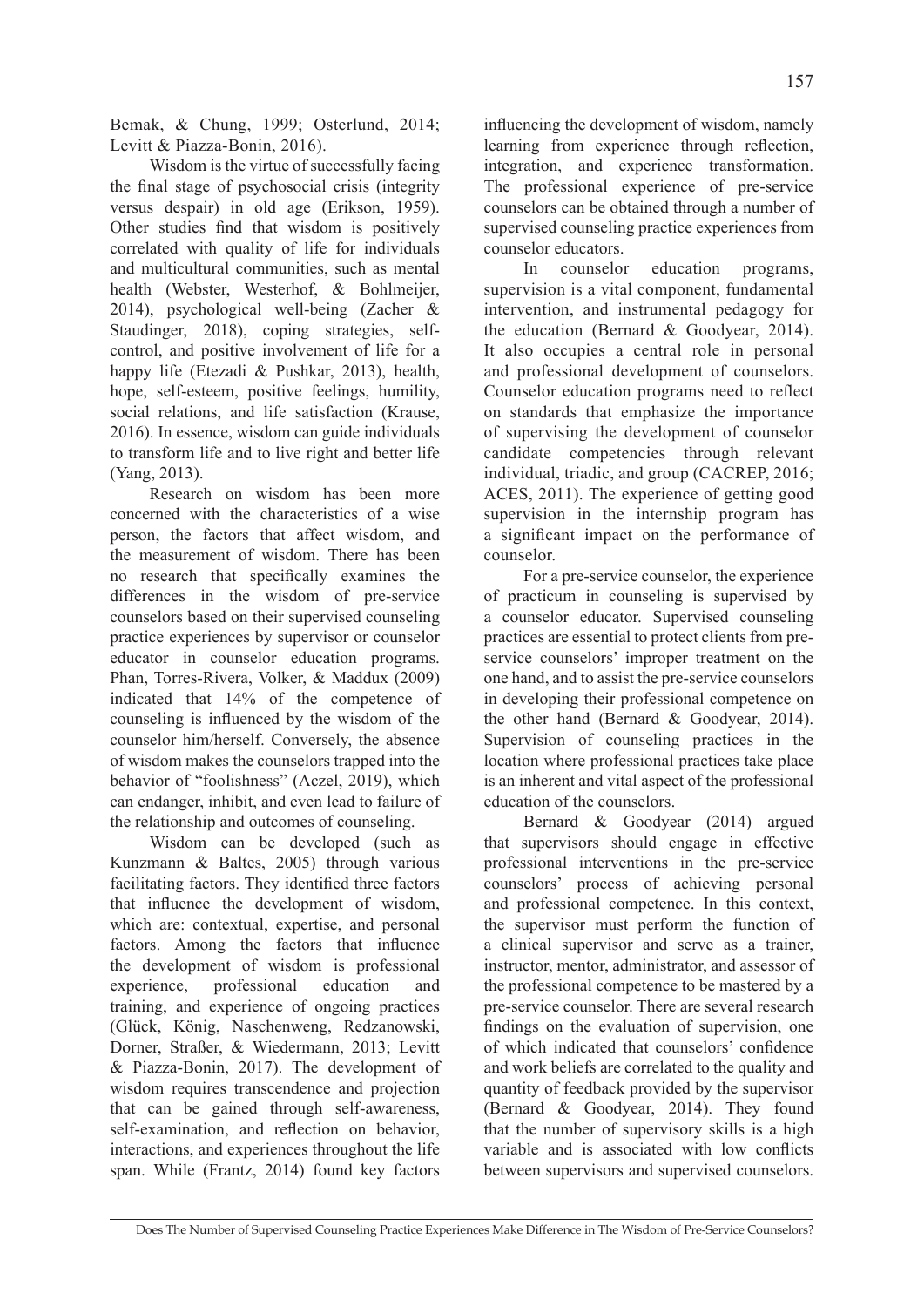Additionally, they demonstrated that selfawareness and professional behaviors targeted by counseling interventions are closely related to the frequencies of clear, consistent, measurable, achievable, realistic, and timely feedback.

Supervision in counselor education programs is one of the key factors influencing the development of personal and professional competency of the counselor's candidates. The main goals of counselor education and supervision are to educate and to train the candidates in developing counseling competencies and to enrich their professional experience (Bernard & Goodyear, 2014; CACREP, 2016; McAuliffe & Eriksen, 2011), also their self-awareness and reflective practice (Granello & Young, 2012). Previous studies reveal that education and training could increase the candidates' selfefficacy in counseling.

The number of supervised counseling practice experiences can influence the development of pre-service counselor's wisdom (Levitt & Piazza-Bonin, 2017; Osterlund, 2016). Supervisory working alliances in the first few sessions constitute a "window of opportunity" to supervision processes and outcomes (Bordin, 1983). If the supervisee judges that the supervisory working alliance is well established during the beginning of the sessions (usually the third session), it tends to give a positive impact on supervision outcomes (Bordin, 1983; Fluckiger, Del Re, Wampold, & Horvath, 2018; Crits-Christoph, Gibbons, & Mukherjee, 2013). Conversely, supervision that is too often but less effective will make supervised become dependent, feel bored, and make the supervision relationship ineffective and adversely affect the process and the output of supervision (Ladany, Mori, & Mehr, 2013).

Although, theoretically and empirically, supervision becomes a crucial component in counselor education programs, supervision has not been implemented optimally. Based on this rational, this research thus is focused on examining the differences in the wisdom of Indonesian pre-service counselors based on the number of their supervised counseling practice experiences by counselor educators. This study also aims to examine the differences in seven dimensions of wisdom, namely religious, cognitive, personal, social, emotional, reflective, and ethical Indonesian pre-service counselors based on the number of supervised counseling practice experiences. This research is important as the empirical basis for the development of the wisdom of the pre-service counselors in the counselor education and supervision programs.

# **METHOD**

The research employed the ex post facto method because it examined the conditions that have been formed, not a result of intervention (Heppner, Wampold, & Kivlighan, 2008). In this research, ex post facto design was used to compare the wisdom of Indonesian pre-service counselors based on their numbers of supervised counseling practice experiences of less than three times  $(\leq 3x)$  and those with more than three times  $(> 3x)$  by counselor educators.

The research sample was selected using the two stage random sampling. There were 489 sixth semester pre-service counselors from 11 guidance and counseling department in Indonesia. More specifically, the numbers of preservice counselors with supervised counseling practice experiences  $\leq 3x$  and  $> 3x$  were 307 (62.8%) and 182 (37.2%), respectively.

The 11 guidance and counseling department are mandated to organize counselor education program by the Ministry of Research, Technology, and Higher Education. The 11 guidance and counseling study programs also share similarities in their curriculum, especially the nationally agreed curriculum. The curriculum structure generally covers: general courses, basic education courses, field of expertise and supporting courses, and instructional courses. The curriculum structure is aimed at achieving the nationally determined competence of graduates in accordance with the Decree of the Minister of National Education No. 27 of 2008 on Academic Qualification Standards and Counselor Competences. All of the counselor education institutions require counseling practices to be supervised by both professional counselors and counselor educators.

This research used a 5 Likert scale namely Indonesian Counselor's Wisdom Scale (ICWS). This scale was developed based on the results of meta-analysis on various theories of wisdom (Jeste, Ardelt, Blazer, Kraemer, Vaillant, & Meeks, 2010; Ardelt, Pridgen, & Nutter-Pridgen, 2019; Webster, 2019). It's consists of 190 items that are used to measure seven dimensions of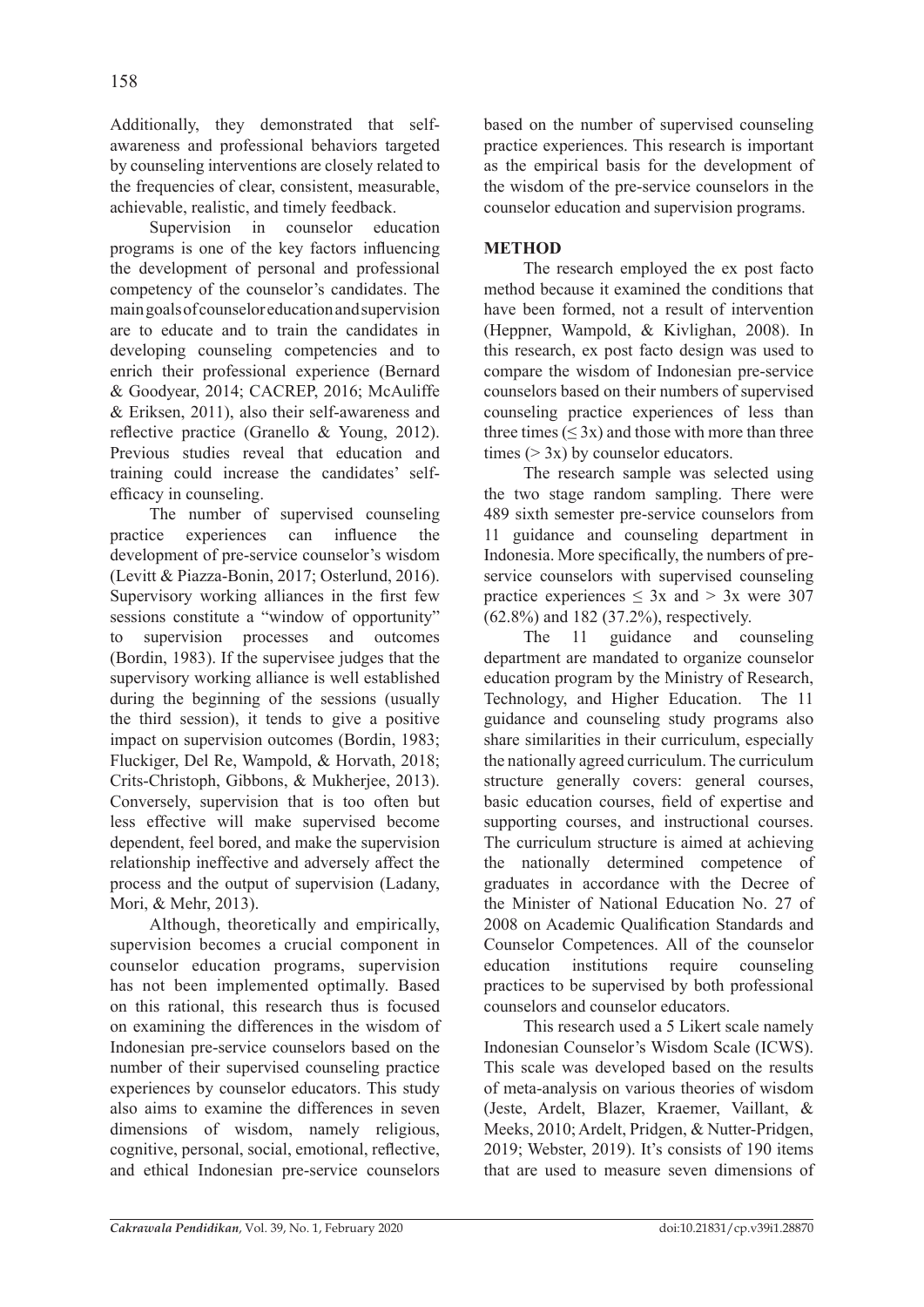wisdom, namely: religious (16 items), cognitive (33 items), personal (14 items), social (31 items), emotional (10 items), reflective (21 items), and ethical (12 items). ICWS is a 5-level Likert scale, ranging from  $1 = \text{very inappropriate up to } 5 =$ very appropriate. The test results using Rasch Model v. 3.73 shows that all items are fit because they meet the criteria for Infit Mnsq, Outfit Mnsq, and Pt-M Corr, the unidimensionality with the Principle Component Analysis (PCA) is 30.2%, and the Cronbach's Alpha coefficient for test, participants, and items reliability is excellent (.92, .91, and .99) (Linacre, 2019).

The data collection was done using the traditional paper and pencil questionnaire distributed directly to the sixth semester pre-service counselors in 11 guidance and counseling department in Indonesia on an agreed schedule. The pre-service counselors were asked to respond to any statement that suits their condition by choosing one of the alternative answers provided. After the data were collected, the next step was verifying, processing, and analyzing them using t-test. Data were processed using IBM SPSS software v. 25.0.

# **RESULTS AND DISCUSSION**

### **Results**

The hypothesis of this research is: there is a difference in the average scores of wisdom between the pre-service counselors with supervised counseling practice experiences of  $\leq$  3x and  $>$  3x. The statistical results of data analysis are presented in Table 1.

The results of the research as shown in Table 1 indicated that there was a significant difference in the mean scores of wisdom between the pre-service counselors with supervised counseling practice experiences of  $\leq$  3x and  $>$ 3x. This difference is indicated by the *Sig.* value  $(2\t -tailed) < p(.05)$  (*Sig.* = .002). The frequency of supervised practice counseling experiences has an effect size on wisdom in the medium category.

Table 1 shows: First, there was a significant difference in the mean scores of religious dimension between the pre-service counselors with supervised counseling practice experiences of  $\leq$  3x and  $>$  3x (*Sig.* = .035). The number of supervised practice counseling experiences has an effect size on religious dimension in the small category. Secondly, there was no significant difference in the mean scores of the cognitive dimension of the pre-service counselors with supervised counseling practice experiences of  $\leq$  3x and  $>$  3x (*Sig.* = .941). The number of supervised practice counseling experiences has an effect size on cognitive dimension in the small category. Thirdly, there was no significant difference in the mean personal dimension scores of the pre-service counselors with supervised counseling practice experiences of  $\leq 3x$  and  $> 3x$  $(Sig. = .073)$ . The number of supervised practice counseling experiences has an effect size on personal dimension in the small category.

| Variable/<br><b>Dimension</b> | <b>Supervised Frequencies</b> |           |       |           |         |         | Cohen's d |
|-------------------------------|-------------------------------|-----------|-------|-----------|---------|---------|-----------|
|                               | $<$ 3x                        |           | > 3x  |           | t       | Sig.    |           |
|                               | M                             | <b>SD</b> | M     | <b>SD</b> |         |         |           |
| Wisdom                        | 495.4                         | 44.6      | 481.9 | 48.0      | 3.080   | $.002*$ | .29       |
| Religious                     | 55.7                          | 10.5      | 53.7  | 9.8       | 2.110   | $.035*$ | .20       |
| Cognitive                     | 114.1                         | 12.7      | 114.2 | 12.8      | $-.075$ | .941    | $-.01$    |
| Personal                      | 50.8                          | 6.3       | 49.7  | 6.9       | 1.798   | .073    | .17       |
| Social                        | 118.0                         | 12.6      | 113.1 | 13.5      | 4.060   | $.000*$ | .38       |
| Emotional                     | 34.3                          | 4.3       | 33.3  | 4.1       | 2.605   | $.009*$ | .24       |
| Reflective                    | 76.2                          | 9.0       | 73.8  | 9.0       | 2.813   | $.005*$ | .27       |
| Ethical                       | 46.4                          | 5.9       | 44.2  | 6.4       | 3.809   | $.000*$ | .36       |

**Table 1. Mean, SD, t-test, Sig., and Cohen's d of Wisdom of Pre-Services Counselors Based on Their Frequency of Supervised Counseling Practice Experiences**

 $*Sig. < .05$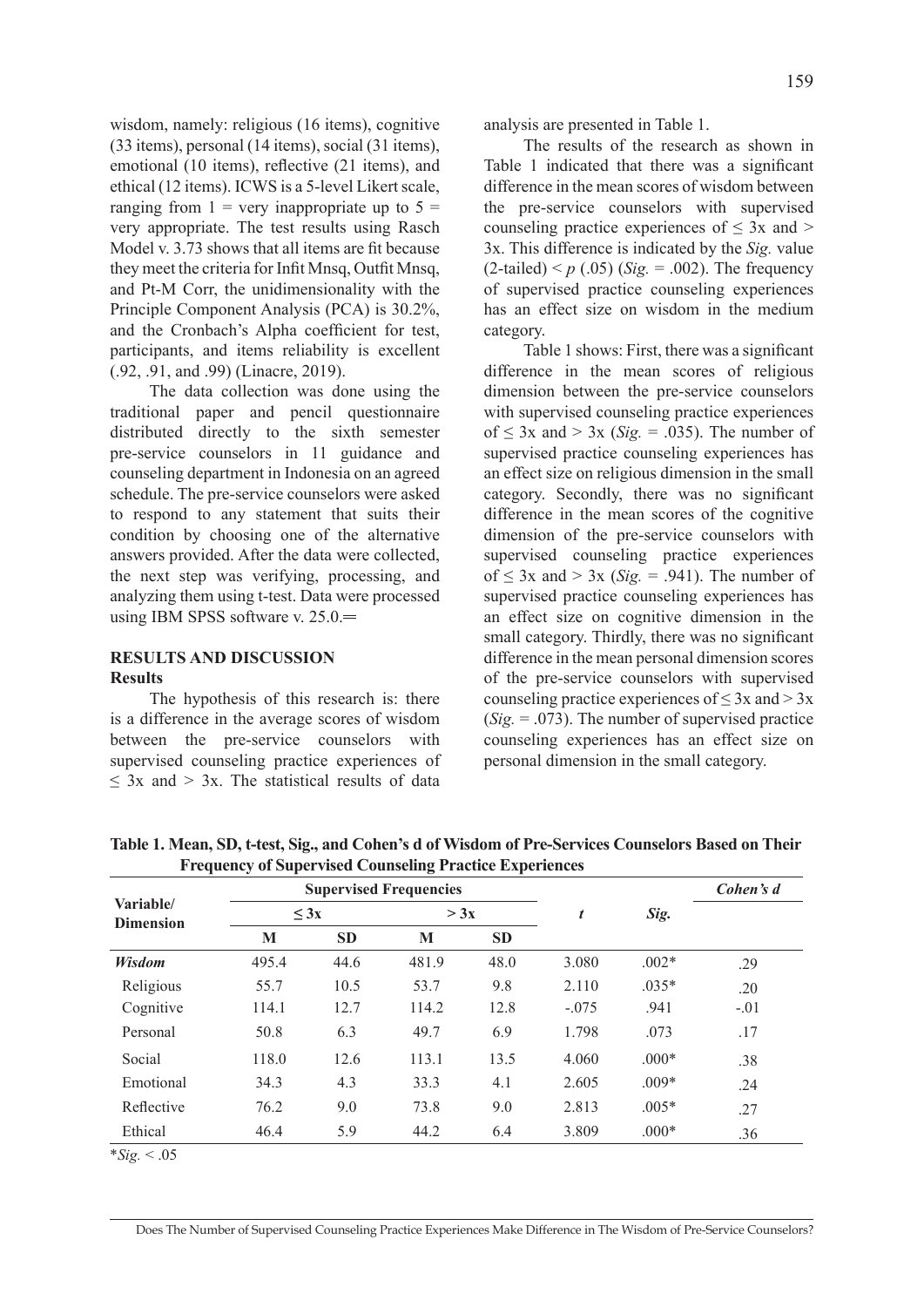Fourthly, there was a significant difference in the mean scores of social dimension between the pre-service counselors with supervised counseling practice experiences of  $\leq 3x$  and  $> 3x$  $(Sig. = .000)$ . The number of supervised practice counseling experiences has an effect size on social dimension in the medium category. Fifthly, there was a significant difference in the mean scores of emotional dimension of the pre-service counselors with supervised counseling practice experiences of  $\leq 3x$  and  $> 3x$  (*Sig.* = .009). The number of supervised practice counseling experiences has an effect size on emotional dimension in the medium category.

Sixthly, there was a significant difference in the reflective dimension of the pre-service counselors with supervised counseling practice experiences of  $\leq$  3x and  $>$  3x (*Sig.* = .005). The number of supervised practice counseling experiences has an effect size on reflective dimension in the medium category. Seventhly, there was a significant difference in the mean scores of ethical dimension of the pre-service counselors with supervised counseling practice experiences of  $\leq 3x$  and  $> 3x$  (*Sig.* = .000). The frequency of supervised practice counseling experiences has an effect size on ethical dimension in the medium category.

### **Discussion**

The results showed that there was a difference in the average scores of Indonesian counselors' wisdom based on the number of supervised counseling practice experiences by counselor educators in counselor education programs. The effect size of the number of supervised counseling practice experiences on wisdom, and social, emotional, reflective, and ethical dimensions are in the medium category (Cohen, 1988). It means that the number supervised counseling practice experience proves to be one of the important efforts undertaken to influence the development wisdom of pre-service counselors (Hanna et al., 1999; Levitt & Piazza-Bonin, 2016; 2017; Osterlund, 2016). Other experts argue that supervision is a instrumental pedagogy suggestions for helping pre-service counselors learn how to reflect on and self-direct their learning (Bernard & Goodyear, 2014; Borders, 2019). Reflection on the lessons of history may help to recognize some problems with an uncritical faith in the personal qualities of mental health practitioners.

Furthermore, the results of this research support experts' opinion in the *Berlin Wisdom Paradigm* and previous research findings that among the factors that influence the development of wisdom are professional education and training and continuous practicing professional experience (Baltes, Glück, & Kunzmann, 2005). Hanna et al., (1999) suggested that to be a wise counselor, pre-service counselors should be given the opportunity to reflect, ask, internalize, and integrate their professional experiences, in this case counseling practice. The development of wisdom requires transcendence and projection that can be gained through self-awareness, self-examination, and reflection on behavior, interactions, and experiences throughout the life span.

This study relevant with *Brown's Wisdom Development Theory* (2004) that the key factors influencing the development of wisdom, namely learning from professional practice experiences through reflection, integration, and experience transformation. The reflection model that is predicted to be appropriate to develop the wisdom of pre-service counselors is the reflective practitioner (Schoon, 1987) with a model of clinical supervision. It is further argued that reflective practice is aptly used in professional and complex activities, especially nursing and education to cope with various unstructured and unpredictable situations based on similar experiences previously undergone. In Evidence-Based Practice Clinical Supervision, Milne and Reiser (2012: 143) argue that it provides guidelines on what works in terms of practices likely to be effective, and this provides a form of protection from legal and other challenges to one's professional competence."

Moon (2004) argue that the reflective practitioner model will produce such learning outcomes as: (1) knowledge and understanding; (2) some forms of action; (3) critical review process; (4) decision making or the solution to uncertain and unpredictable problems; (5) building theory based on practical experience; (6) creativity; (7) self-empowerment; and (8) clarification and recognition for further reflection. The application of reflective practice to develop the wisdom of pre-service counselors in counselor education programs can be done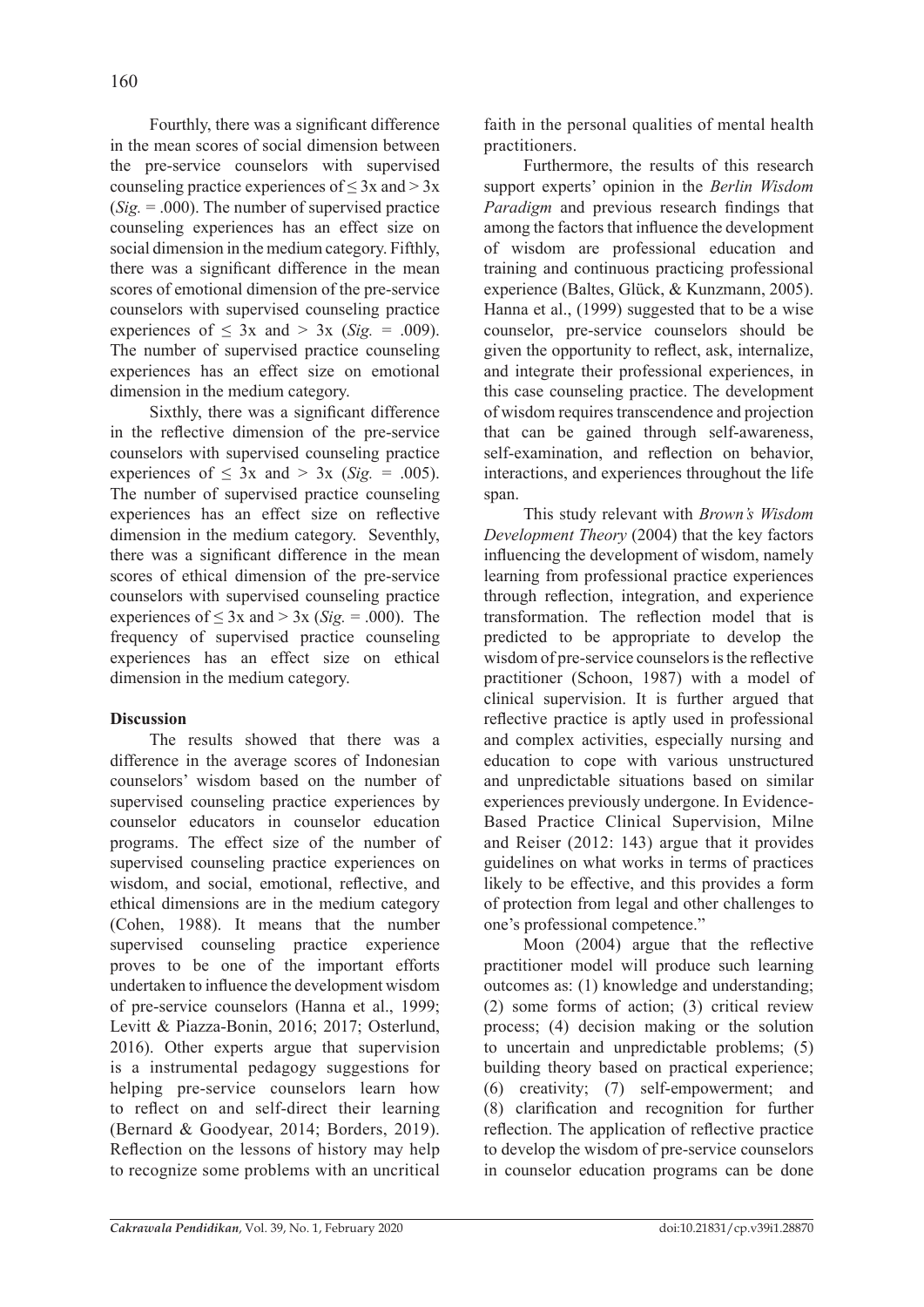in stages or gradually, ranging from descriptive writing, descriptive reflection, dialogical reflection, and critical reflection (Moon, 2004). The findings of this study are also similar to those of Phan et al. (2009) which show that the learning model of wisdom can be more effective if accompanied by reflection in the supervision process by supervisors or counselor educators.

In counselor education programs, supervision is a vital component, fundamental intervention, and instrumental pedagogy for the education (Bernard & Goodyear, 2014). Meta-analysis study shown that supervision therefore has a crucial and essential role in the learning and developing of integration skills in students and traines (Tan, 2017). It also occupies a central role in personal and professional development of counselors. Counselor education programs need to reflect on standards that emphasize the importance of supervising the development of counselor candidate competencies through relevant individual, triadic, and group (CACREP, 2016; ACES, 2011). The experience of getting good supervision in the internship program has a significant impact on the performance of counselor.

This research also support previous studies that the number of supervised counseling practice experiences can influence the development of pre-service counselor's wisdom (Osterlund, 2016; Levitt & Piazza-Bonin, 2017). Supervisory working alliances in the first few sessions constitute a "window of opportunity" to supervision processes and outcomes (Bordin, 1983). If the supervisee judges that the supervisory working alliance is well established during the beginning of the sessions (usually the third session), it tends to give a positive impact on supervision outcomes (Crits-Christoph et al., 2013; Fluckiger et al., 2018).

On the other hand, the small effect size of supervised counseling practice experiences on the religious, cognitive, and personal dimensions is predicted to be influenced by other wisdom determinants. For example, the religious dimension of wisdom can be developed through gradual spiritual guidance, such as the Sufism and meditation tradition. The cognitive dimension of wisdom can be developed through lectures with the Socratic dialogue method (Hanna et al., 1999) and read classic philosophy books (Sternberg, 2013).

The difference in the wisdom profile of the pre-service counselors lies in the following. First, the wisdom profile of the pre-service counselors with supervised counseling practice experiences of  $\leq$  3x was in the medium category, supported by five of the seven dimensions: emotional, cognitive, religious, reflective, and personal. Meanwhile, the wisdom of the preservice counselors with experience of supervised counseling practice experiences > 3x was also in the medium category, but it was supported by six dimensions, namely: emotional, cognitive, religious, reflective, social, and personal dimensions. Secondly, the wisdom of the preservice counselors with supervised counseling practice experiences  $\leq 3x$  tended to be high and significantly different in social dimension. Meanwhile, the wisdom of the pre-service counselors with supervised practice experiences > 3x tended to be high and significantly different in the ethical dimension.

*The social dimension of wisdom*. Social dimension is one of the essential components of wisdom. This is consistent with the opinion of experts and the findings of previous research which show that the social dimension of wisdom includes: pro-social attitudes and behavior and value relativism/tolerance (Meeks & Jeste, 2009), affective and conscious dimensions of empathy and concern (Hanna & Ottens, 1995; Hanna et al., 1999), encouragement to achieve public welfare by helping others and contributing to society (Yang, 2013), affective dimension (Ardelt 2011), and dimension of value relativism/tolerance (Baltes et al., 2005).

In this research, the social dimension of wisdom is defined as the ability of pre-service counselors to interact effectively and productively with the counselee. This means that a pre-service counselor with a high social dimension is able to interact effectively and productively with the counselee and others. The dimension of social skills includes: empathic, pro-social, respectful, friendly, caring, unconditional positive regard, guiding, communicative, forgiving, and leadership traits (such as Meeks & Jeste, 2009).

Pre-service counselors with high empathy tend to be able to take perspective, show empathetic care, and behave appropriately according to a counselee's condition. Preservice counselors with high pro-social attitude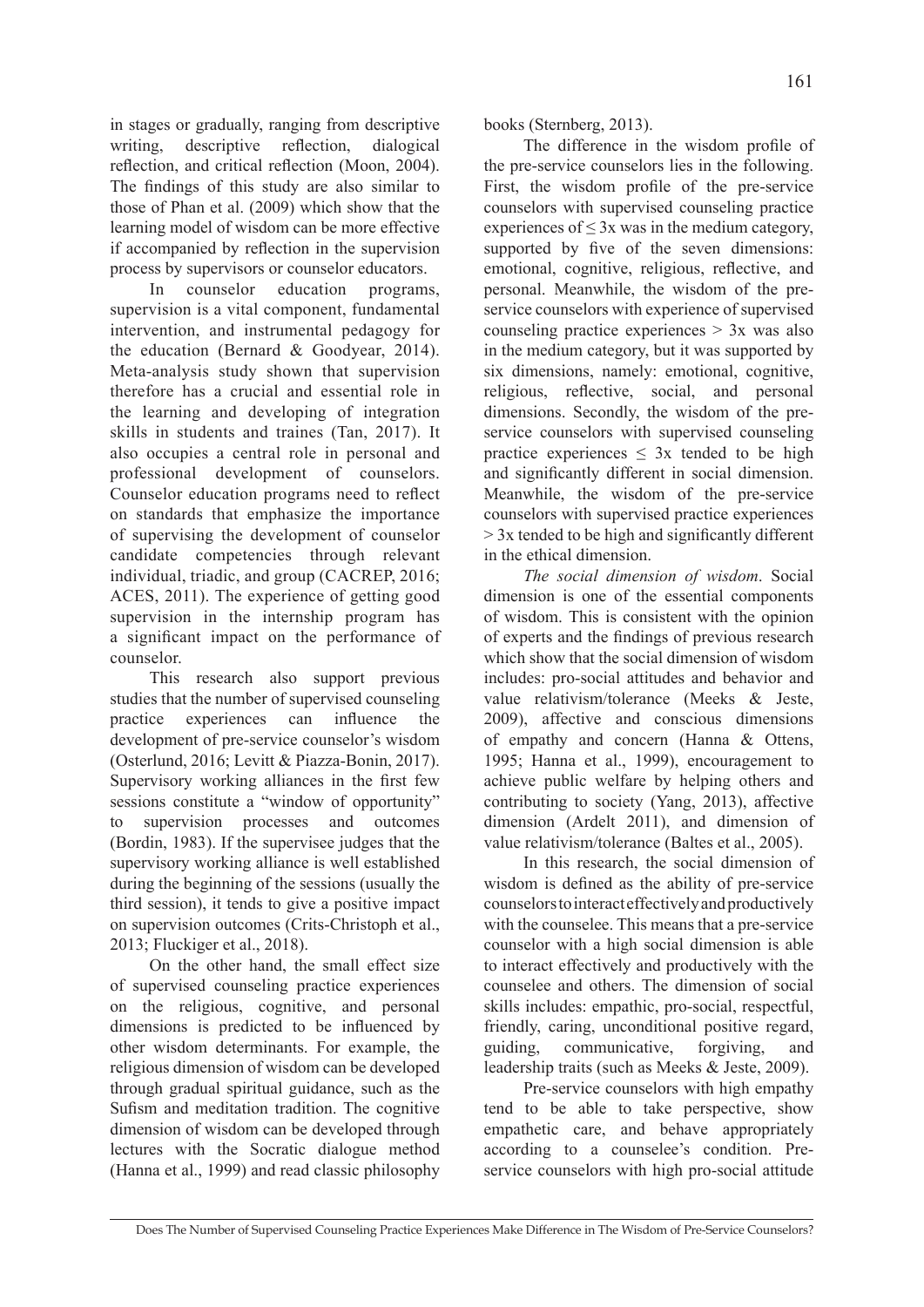tend to be always willing to help a counselee unconditionally. They can appreciate the counselee as a dignified person. They are always friendly, always willing to say hello and greet the counselee first by showing a pleasant facial expression. They will also have a high concern for the counselee's welfare, environment, and life. Such pre-service counselors are also able to accept the counselee the way s/he is and maintain a warm interaction with the counselee (such as Meeks & Jeste, 2009).

In addition, pre-service counselors with high empathy are able to inspire, model, encourage, and direct a counselee to change his or her behaviors in a positive direction. They are able to establish verbal and non-verbal communication effectively with the counselee. They are also able to always forgive themselves, their counselees, and counseling situations. Finally, pre-service counselors as a leader have leadership qualities to empower the potential of each counselee and manage group dynamics effectively to achieve counseling goals.

*The ethical dimension of wisdom*. Wisdom is always associated with good, right, and proper behavior, both for oneself and others. Therefore, ethics is one of the essential dimensions of wisdom. This is in line with the opinions of experts and findings of previous research which reveal that wisdom includes the dimensions of: ethical behavior (Descartes in Osbeck & Robinson, 2005; Jeste et al., 2010).

In this research, it was found that the ethical dimension was in the high category, especially for the pre-service counselors with supervised counseling practice experiences of  $> 3x$ . Preservice counselors with high ethical dimension of wisdom are characterized by the ability to understand and adhere to the code of ethics of a counselor and to present themselves as a person who is trustworthy, honest, fair, and responsible for the welfare of the counselee. The ability to understand and adhere to the code of ethics is the ability to clearly understand the code of ethics of a counselor and try to obey it when conducting counseling; the pre-service counselor can be trusted by keeping promise and the counselee's secrets. Honest pre-service counselors tend to be able to always express the true thoughts, feelings and behaviors, whatever the risks are. Just pre-service counselors are always willing to give equal opportunity and treatment to each counselee. Finally, just pre-service counselors are able to always take responsibility and be willing to accept the risks of choices and actions regarding themselves and their counselees (Durodoye, 2013).

Wisdom and adherence to the ethical principles possessed and displayed by counselor are a vital and fundamental component in effective multicultural counseling (Durodoye, 2013). Multicultural counselors are expected and required to adhere to ethical principles and have ethical virtues of multicultural counseling. Adherence to ethical principles can guide counselors in dealing with ethical dilemmas, overcoming complex problems, choosing alternatives, making the best decisions, behaving properly and correctly, and overcoming conflicts of interest either intrapersonal, interpersonal, and extrapersonal between themselves and counselees in a variety of multicultural situations effectively. Adherence to principles, virtues, and counseling codes of ethics can protect counselees and users of counseling services. It is also an confirmation of the counselor's professionalism.

*The emotional dimension of wisdom.* The emotional dimension is also one of the main dimensions of wisdom. This is consistent with the opinion of the expert and results of previous research findings which demonstrate that one of the dimensions of wisdom is affective dimension (Ardelt et al., 2019), emotional management (Brugman, 2006), affective dimension and consciousness (Hanna et al., 1999), emotional balance (Meeks & Jeste, 2009), emotional skills (Osterlund, 2014), and emotion regulation (Webster, 2019).

The emotional dimension of wisdom is the ability of a counselor to understand, accept, use, and manage the emotions of her/himself and the counselee's to remain calm and patient in dealing with counselees, problems, and counseling situations. Pre-service counselors with emotional dimension of wisdom in the medium category are characterized by being: (1) quite able to recognize and understand the emotional state of themselves and counselee's accurately in certain situations; (2) quite open and sometimes able to accept the emotional state of themselves and counselee's in certain situations; (3) quite able to use the emotional state of themselves and counselee's in making decisions; and (4) quite able to manage the emotions of themselves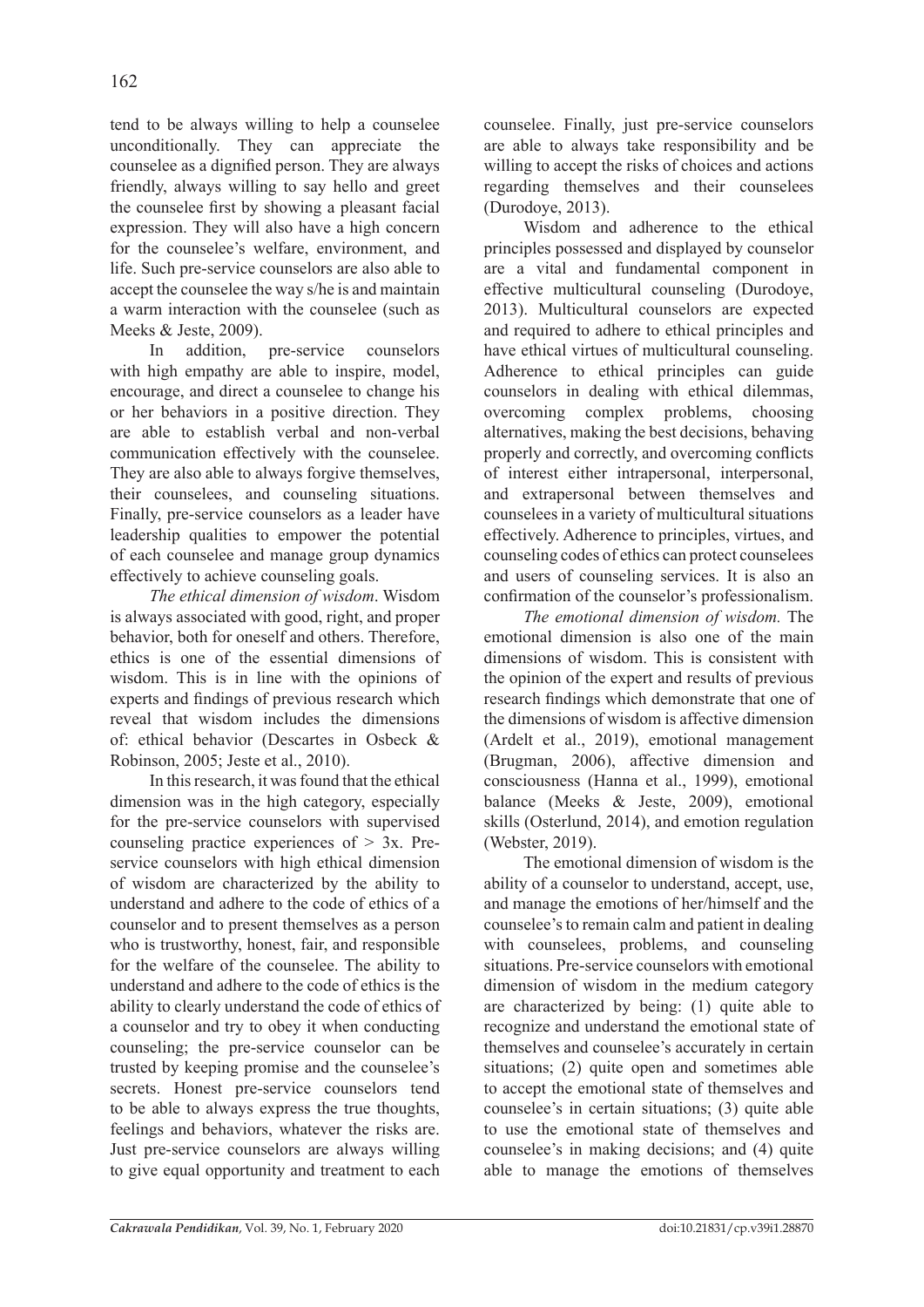and counselee's so as to remain calm and patient in dealing with counselees, problems, and counseling situations (Mayer, Salovey, & Caruso, 2004; Muller-Merbach, 2010).

*The cognitive dimension of wisdom*. The cognitive dimension is one of the main dimensions of wisdom. This is in accordance with the opinions of experts and results of previous research findings that one of the dimensions of wisdom is: cognitive dimension (Hanna & Ottens, 1995), meta-cognitive skills (Brugman, 2006), and cognitive ability.

The cognitive dimension of wisdom is defined as the cognitive ability of the preservice counselors as shown by: meta-cognition, sharpness of views, reasoning and consideration, tolerance of ambiguity, managing uncertainty, open-mindedness, relativism of values, and discovery and problem-solving. Pre-service counselors with meta-cognition skills in the medium category have sufficient knowledge about factual, procedural, and conditional cognition, and are able to manage cognition by planning and evaluating the knowledge of counseling. Pre-service counselors with moderately sensible perspective are quite able to understand counselees and counseling situations in depth, look far beyond the visible, not easily get influenced by counselees' behavior, and offer good and correct alternative solutions for counselees' problems (Ardelt et al., 2019; Hanna et al., 1999).

Pre-service counselors with sufficiently good reasoning ability can recognize the context and interdependence of phenomena, problems, problematic situations, and how to deal with them appropriately; consider every possibility; are rational and logical; and are oriented toward useful therapeutic changes. Pre-service counselors with medium level of judgment or consideration tend to be good at recognizing conflicts in acting and making decisions, thinking deeply before making decisions and acting, and recognizing counselees' independence in making decisions (Hanna & Ottens, 1995; Moraitou & Efklides, 2012; Osterlund, 2014).

Pre-service counselors with tolerance for ambiguity tend to feel comfortable enough with ambiguity and love the complexity in counseling and life situations. Pre-service counselors with the ability to manage uncertainty at the medium level are quite able to manage uncertainty in their counseling and life situations. Pre-service counselors with open-mindedness and value relativism in the medium category have good ideas; are happy to try something new; open to diverse ideas, values, and various counseling experiences; and able to appreciate different perspectives so that the counseling processes and outcomes become more optimal. Preservice counselors with moderate discovery and problem-solving skills are characterized, in certain situations and conditions, by being sufficiently able to define, clarify, analyze, choose alternative solutions, and use coping strategies to address the problems faced by themselves and counselees (Hanna & Ottens, 1995; Hanna et al., 1999).

*The religious dimension of wisdom*. The scriptures of Islam, Christianity, Judaism, Hinduism, Buddhism, and Confucianism mention that the highest level of one's religiousity is the attainment of wisdom (Marques, 2017). In this research, the religious dimension of wisdom refers to the level of religiosity of pre-service counselors. Pre-service counselors with moderate religious dimension of wisdom have quite strong beliefs in religion and God, sometimes practice religious rituals, have religious altruism, and have sufficient insight on religious issues in counseling.

*The reflective dimension of wisdom*. Reflective is one of the main dimensions of wisdom. This is in accordance with the opinions of experts and results of previous research findings which show that the dimensions of wisdom include: reflective dimension (Ardelt, 2003), remembering the past, being reflective, and experienced (Webster, 2019), self-reflection (Jeste et al., 2010), and reflective attitudes (Osterlund, 2014).

*The reflective dimension of wisdom* is the ability of pre-service counselors shown by selfawareness, self-assessment, deautomization, and being rich of experience and learning from mistakes. Pre-service counselors with self-awareness in the medium category are characterized by sufficient awareness of thoughts, feelings, behaviors, and strengths and weaknesses that can affect counseling sessions. Pre-service counselors with moderate self-assessment are characterized by occasional reflection of prior counseling sessions. Preservice counselors with deautomization are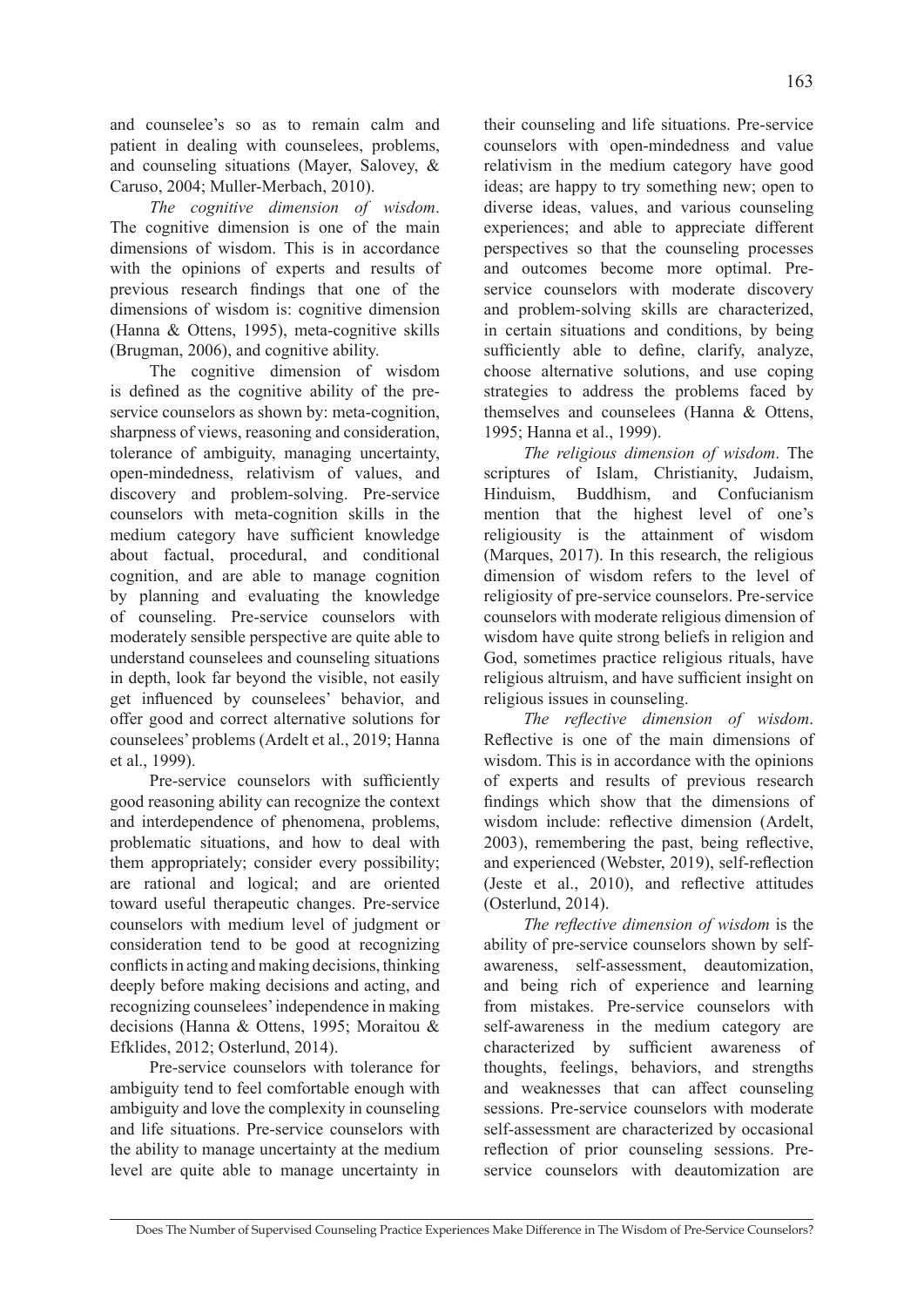inclined to reject automatic behaviors. Preservice counselors with reflective dimension of wisdom in the medium category are also characterized by having enough experience and can sometimes learn from positive and negative experiences, both during counseling and in daily life.

*The personal dimension of wisdom*. The personal dimension of wisdom is the ability of pre-service counselors to understand, empower, and develop themselves as a unique and dignified person. Pre-service counselors who have personal dimension of wisdom in the medium category are characterized by: (1) having sufficient self-knowledge, in terms of mind, feeling, and behavior; (2) having self-respect; (3) integrating oneself, namely presenting themselves authentically and congruently in various situations; and (4) possessing selfadaptation, i.e., being able to behave and position themselves flexibly and appropriately in front of counselees and in different counseling situations (Brown, 2004; Brown & Greene, 2006).

Personal dimension is one of the main dimensions of wisdom. This statement is consistent with the opinion of experts and the results of previous research that wisdom is the integration of personality traits (Ardelt, 2018), the virtue of successfully facing integrity crisis againts despair (Erikson, 1959), self-knowledge (Brown, 2004), recognizing the limitations of self-knowledge, having a purpose in life, generativity, ego integrity, self-pity (Jeste et al., 2010), and self-understanding (Meeks & Jeste, 2009).

Although the present research has proven the hypothesis, there are some limitations. First, the numbers of pre-service counselors with supervised counseling practices experiences  $\leq$ 3x and > 3x were not balanced. Second, it did not reveal the model of reflection and supervision used by the counselor educators. Finally, it did not examine differences in the wisdom of the pre-service counselors by sex, ethnicity, age, religious affiliation, life experiences, counseling competencies, and educational institutions. Based on these limitations, further research can carry out the following actions. First, examine, develop, and test the models of reflection and supervision in internships to develop the wisdom of pre-service counselors in counselor education programs. *Second*, examine the education and training strategies to develop the wisdom of pre-service counselors in counselor education program. Third, examine the differences of the wisdom of the pre-service counselors with a more proportional and representative sample, either in terms of counseling frequencies, gender, ethnicity, age, religious affiliation, life experience, counseling competence, reflection and supervision model, and education institution.

Fourth, "the pedagogical aspects concern competences of counselor educators required for teaching, guiding, and supervising in any academic programs" (Farozin, 2019: 109). Therefore, effective supervision emphasizes the quality of supervisory relationships, commitment to supervision, clarity of duties and procedures, attention to developmental levels, responsibility for evaluation and feedback, clarity of expected outcomes, and methods to evaluate the outcome of supervision.

Therefore, these variables need to be developed and studied further. Fifth, evaluating the process and result as an integral part of learning and supervising process by using multimodal and sources, such as self-report, objective test, case analysis essay test, portfolio, observation, and performance and authentic assessment. The evaluation result became the main materials for self-reflection of pre-service counselors. Finally, because a supervision is a vital component, fundamental intervention, and instrumental pedagogy in counselor education programs. Consequently, a counselor educators or supervisors and site supervisors should continuously supervise the pre-service counselors using various models of supervision such as clinical, administrative, developmental, and integrative through relevant formats such as dyadic, triadic, and group supervision.

# **CONCLUSION**

This research has confirmed that the hypothesis was accepted, namely there was a significant difference in the wisdom and each dimension (religious, social, emotional, reflective, and affective) of the pre-service counselors based on the number of supervised counseling practice where those with less supervision had better quality of wisdom. This means that the small number of supervised counseling practice experience but with a quality of supervisory working alliance can develop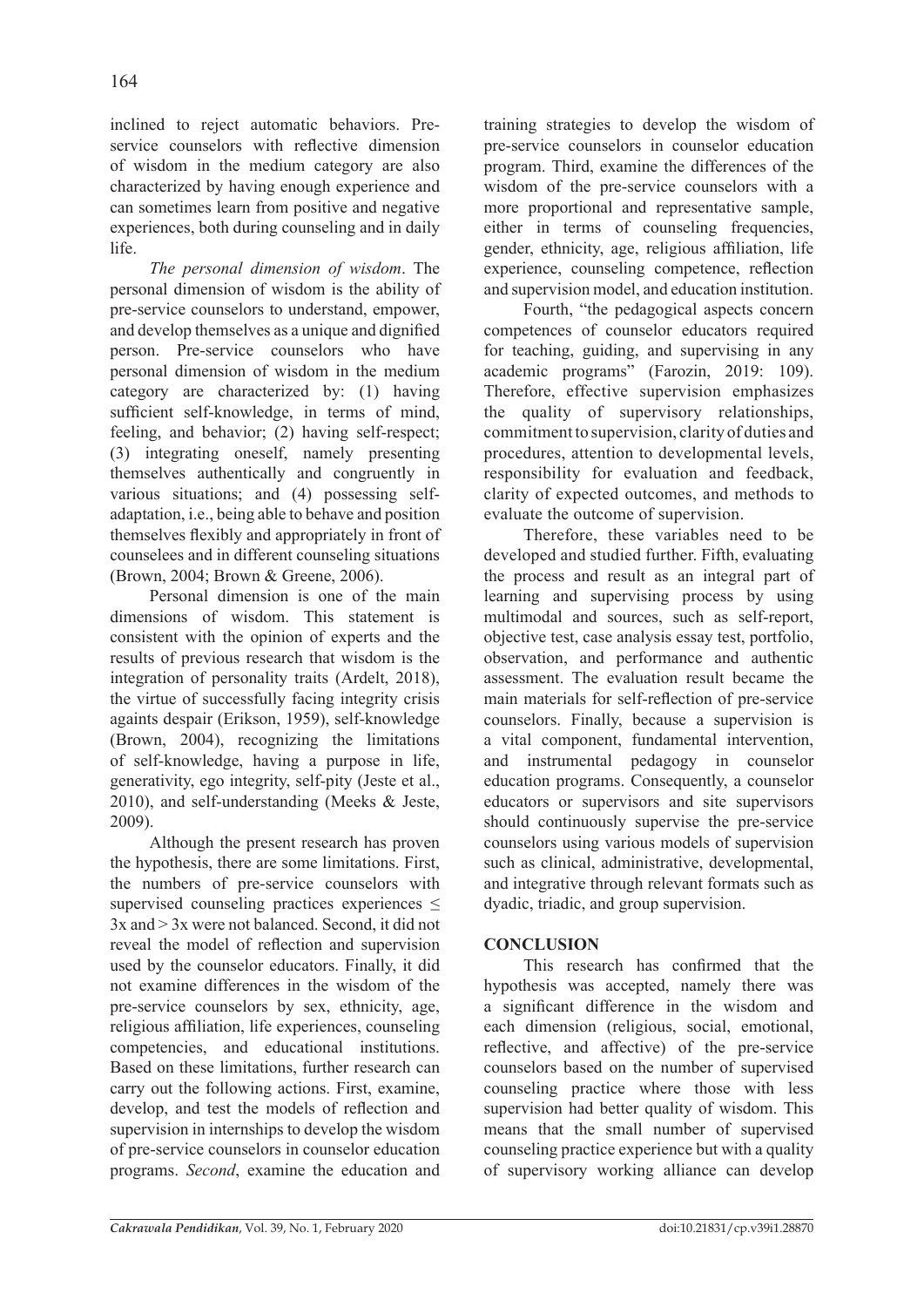the wisdom of pre-service counselors. Further research need to be conducted to examine the quality of the supervisory working alliance between supervisor and supervisee, effect of the supervisee experiences, the competence of the supervisor, and the wisdom of the supervisor on the effectiveness of the models and formats of supervision and the development of wisdom of the supervised pre-service counselors.

## **REFERENCES**

- Aczel, B. (2019). Low levels of wisdom. In R. J. Sternberg, & J. Glück (Eds.). *The Cambridge handbook of wisdom*. Cambridge: Cambridge University Press, pp. 483-499.
- Ardelt, M. (2003). Empirical assessment of a three-dimensional wisdom scale. *Research on Aging, 23*(3), 275-324. doi: 10.1177/0164027503251764.
- Ardelt, M. (2011). The measurement of wisdom: A commentary on Taylor, Bates, and Webster's comparison of the SAWS and 3D-WS. *Journal of Experimental and Aging Research, 37*(2), 241-255. doi: 10.1080/0361073X.2011.554509.
- Ardelt, M. (2018). Can wisdom and psychosocial growth be learned in university courses. *Journal of Moral Education*, *7*, 1-14, doi: 10.1080/03057240.2018.1471392.
- Ardelt, M., Pridgen, S., & Nutter-Pridgen, K. L. (2019). Wisdom as personality type. In R. J. Sternberg, & J. Glück (Eds.). *The Cambridge handbook of wisdom*. Cambridge: Cambridge University Press, pp. 144-161.
- ACES. (2011). *Association for counselor education and supervision.* Alexandria, VA: Autor.
- Baltes, P. B., Glück, J., & Kunzmann, U. (2005). Wisdom: Its structure and function in regulating successful life span. In C. R. Snyder, & S. J. Lopez (Eds.). *Handbook of positive psychology*. Oxford: Oxford University Press, pp. 327-347.
- Bernard, J. M., & Goodyear, R. K. (2014). *Fundamentals of clinical supervision* (5th ed.). Upper Saddle River, NJ: Pearson.
- Borders, D. L. (2019). Science of learning: Evidenced-based teaching in the clinical supervision classroom. *Counselor Education & Supervision, 58*(1), 64-79. doi:10.1002/ceas.12124.
- Bordin, E. S. (1983). A working alliance based model of supervision. *Psychotherapy: Theory, Research, and Practice, 16*(3), 252- 260. doi:10.1177/0011000083111007.
- Brown, S. C. (2004). Learning across the campus: How college facilitates the development of wisdom. *Journal of College Student Development*, *45*(2), 134- 148. doi:10.1353/csd.2004.0020.
- Brown, S. C., & Greene, J. A. (2006). The wisdom development scale: Translating the conceptual to the concrete. *Journal of College Student Development*, *47*(1), 1-19. doi:2006-01921-001.
- Brugman, G. M. (2006). Wisdom and aging. In J. E. Birren, & K. W. Schaie (Eds.). *Handbook of the psychology of aging*. Amsterdam: Elsevier, pp. 445-476.
- Bruya, B., & Ardelt, M. (2018). Wisdom can be taught: A proof-of-concept study for fostering wisdom in the classroom. *Learning and Instruction, 58*(2018), 106-114. doi:10.1016/j. learninstruc.2018.05.001.
- Cohen, J. (1988). *Statistical power analysis for the behavioural sciences* (2nd ed.). New York, NY: Lawrence Erlbaum Associates.
- CACREP. (2016). *Council for Accreditation of Counseling and Related Educational Programs.* Alexandria, VA: Autor.
- Crits-Christoph, P., Gibbons, M. B., & Mukherjee, D. (2013). Process-outcome research. In M. J. Lambert (Eds.). *Bergin & Garfield's handbook of psychotherapy*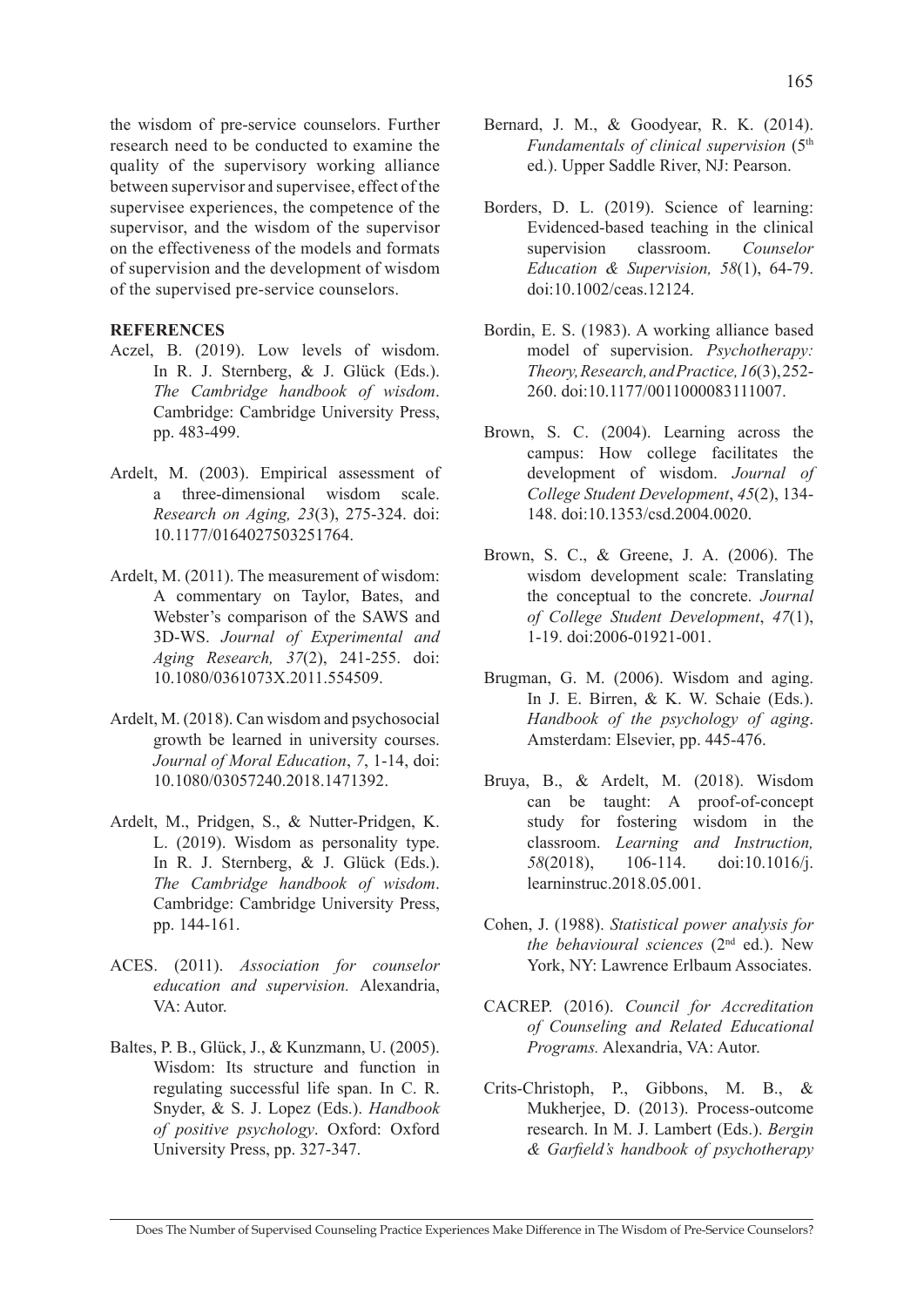*and behavior change*. New York: John Wiley & Sons, pp. 298-340.

- Durodoye, B. A. (2013). Ethical issues in multicultural counseling. In C. L. Courtland, *Multicultural issues in counseling* (Eds.). Alexandria, VA: American Counseling Association, pp. 295-307.
- Erikson, E. H. (1959). *Identity and the life cycle.* New York, NY: International University Press.
- Etezadi, S., & Pushkar, D. (2013). Why are wise people happier? *Journal of Happiness Studies, 14*(3), 929-950. doi:10.1007/ s10902-012-9362-2.
- Farozin, M. (2019). Counselor professional identity of counselor profession education. *Cakrawala Pendidikan, 38*(1), 104-119. doi:10.21831/cp.v38i1.22515.
- Fluckiger, C., Del Re, A. C., Wampold, B. E., & Horvath, A. O. (2018). The alliance in adult psychotherapy: A meta-analytic synthesis. *Psychotherapy, 55*(4), 316-340. doi: 10.1037/pst0000172.
- Frantz, G. (2014). Wisdom: Experience or education? *Psychological Perspectives*, *57*(1), 1-3. doi:10.1080/00332925.2014.8 74896.
- Glück, J., König, S., Naschenweng, K., Redzanowski, U., Dorner, L., Straßer, I., & Wiedermann, W. (2013). How to measure wisdom. *Frontiers in Psychology*, *4*(405), 1-13. doi:10.3389/fpsyg.2013.00405.
- Granello, D. H., & Young, M. E. (2012). *Counseling today: Foundations of professional identity.* Upper Saddle River, NJ: Pearson.
- Hanna, F. J., & Ottens, A. J. (1995). The role of wisdom in psychotherapy. *Journal of Psychotherapy Integration*, *5*(3), 195- 219. doi:1996-23741-001.
- Hanna, F. J., Bemak, F., & Chung, R. C.-Y. (1999). Toward a new paradigm for

multicultural counseling. *Journal of Counseling & Development*, *77*(2), 125- 134. doi:10.1002/j.1556-6676.1999. tb02432.x.

- Heppner, P. P., Wampold, B. E., & Kivlighan, D. M. (2008). *Research design in counseling.* USA: Thomson Brooks/Cole.
- Jeste, D. V., Ardelt, M., Blazer, D., Kraemer, H. C., Vaillant, G., & Meeks, T. W. (2010). Expert consensus on characteristics of wisdom. *The Gerontologist*, *50*(5), 668- 680. doi:10.1093/geront/gnq022.
- Krause, N. (2016). Assessing the relationship among wisdom, humility, and life satisfaction. *Journal of Adult Development, 23*(3), 140-149. doi:10.1007/s10804-016- 9230-0.
- Kunzmann, U., & Baltes, P. B. (2005). The psychology of wisdom: Theoretical and empiricl challanges. In R. J. Sternberg, & J. Jordan (Eds.), *A handbook of wisdom: Psychological perspectives*. Cambridge: Cambridge University Press, pp. 110-135.
- Ladany, N., Mori, Y., & Mehr, K.E. (2013). Effective and ineffective supervision. *The Counseling Psychologist, 41*(1), 28-47. doi: 10.1177/0011000012442648.
- Levitt, H. M., & Piazza-Bonin, E. (2016). Wisdom and psychotherapy: Studying expert therapist' clinical wisdom to explicate common process. *Psychotherapy Research*, *26*(1), 31-47, doi:10.1080/1050 3307.2014.937470.
- Levitt, H. M., & Piazza-Bonin, E. (2017). The professionalization and training of psychologists: The place of clinical wisdom. *Psychotherapy Research, 27*(2), 127-142. doi:10.1080/10503307.2015.1090034.
- Linacre, J. M. (2019). *A user's guide to Winsteps and Ministep: Rasch-Model computer programs.* Winsteps.com.
- Marques, J. (2017). A mindful moral compass for twenty-first century leadership. *The*